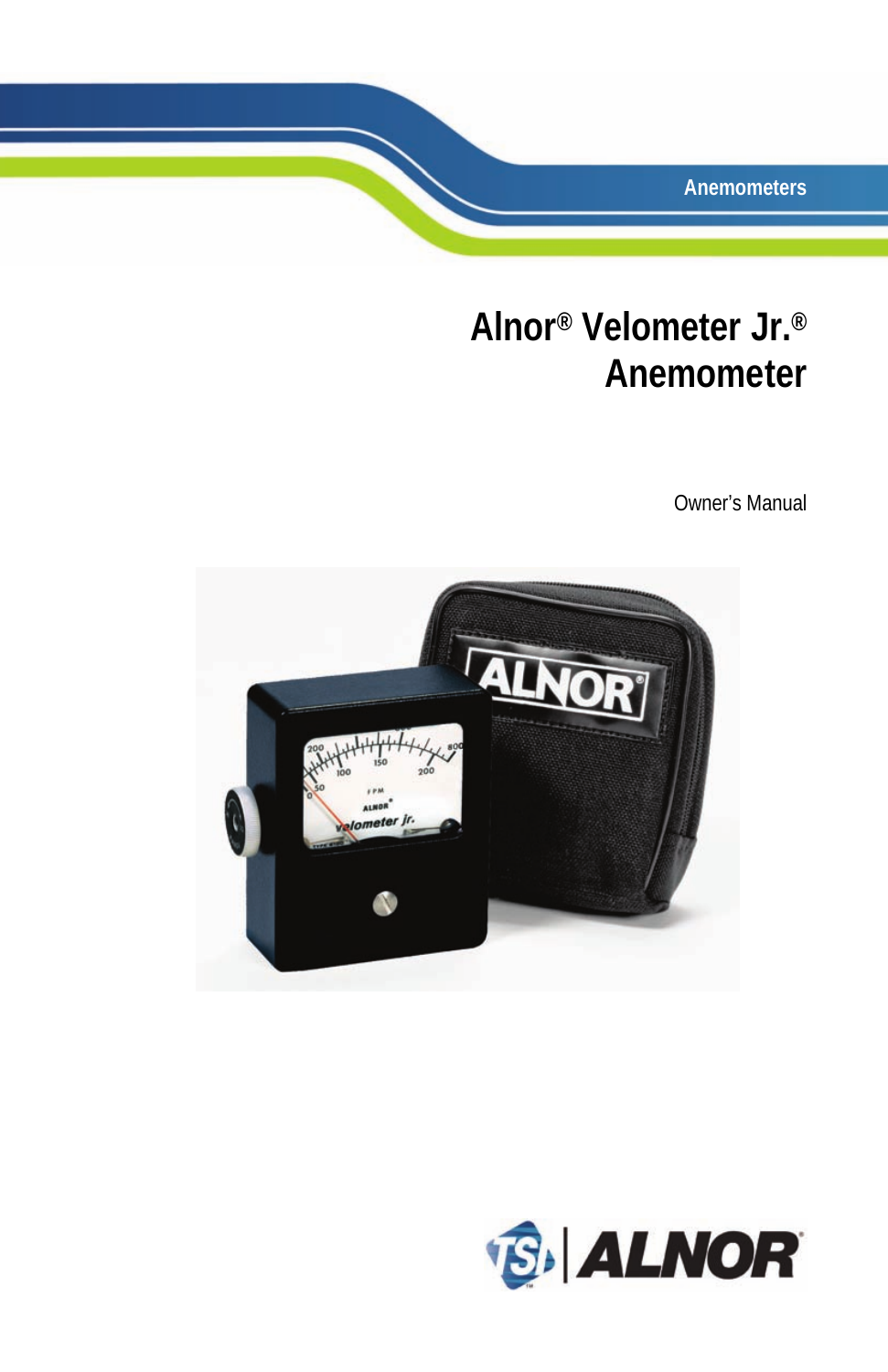### **LIMITATION OF WARRANTY AND LIABILITY**

#### **Copyright**

TSI Incorporated / 2010-2012 / All rights reserved.

#### **Address**

TSI Incorporated / 500 Cardigan Road / Shoreview, MN 55126 / USA

#### **Limitation Of Warranty And Liability** (effective June 2011)

(For country-specific terms and conditions outside of the USA, please visi[t www.tsi.com.\)](http://www.tsi.com/)

Seller warrants the goods sold hereunder, under normal use and service as described in the operator's manual, shall be free from defects in workmanship and material for **12 months**, or if less, the length of time specified in the operator's manual, from the date of shipment to the customer. This warranty period is inclusive of any statutory warranty. This limited warranty is subject to the following exclusions and exceptions:

- a. Hot-wire or hot-film sensors used with research anemometers, and certain other components when indicated in specifications, are warranted for 90 days from the date of shipment;
- b. Pumps are warranted for hours of operation as set forth in product or operator's manuals;
- c. Parts repaired or replaced as a result of repair services are warranted to be free from defects in workmanship and material, under normal use, for 90 days from the date of shipment;
- d. Seller does not provide any warranty on finished goods manufactured by others or on any fuses, batteries or other consumable materials. Only the original manufacturer's warranty applies;
- e. Unless specifically authorized in a separate writing by Seller, Seller makes no warranty with respect to, and shall have no liability in connection with, goods which are incorporated into other products or equipment, or which are modified by any person other than Seller.

The foregoing is **IN LIEU OF** all other warranties and is subject to the **LIMITATIONS** stated herein. **NO OTHER EXPRESS OR IMPLIED WARRANTY OF FITNESS FOR PARTICULAR PURPOSE OR MERCHANTABILITY IS MADE**. **WITH RESPECT TO SELLER'S BREACH OF THE IMPLIED WARRANTY AGAINST INFRINGEMENT, SAID WARRANTY IS LIMITED TO CLAIMS OF DIRECT INFRINGEMENT AND EXCLUDES CLAIMS OF CONTRIBUTORY OR INDUCED INFRINGEMENTS. BUYER'S EXCLUSIVE REMEDY SHALL BE THE RETURN OF THE PURCHASE PRICE DISCOUNTED FOR REASONABLE WEAR AND TEAR OR AT SELLER'S OPTION REPLACEMENT OF THE GOODS WITH NON-INFRINGING GOODS.** 

TO THE EXTENT PERMITTED BY LAW, THE EXCLUSIVE REMEDY OF THE USER OR BUYER, AND THE LIMIT OF SELLER'S LIABILITY FOR ANY AND ALL LOSSES, INJURIES, OR DAMAGES CONCERNING THE GOODS (INCLUDING CLAIMS BASED ON CONTRACT, NEGLIGENCE, TORT, STRICT LIABILITY OR OTHERWISE) SHALL BE THE RETURN OF GOODS TO SELLER AND THE REFUND OF THE PURCHASE PRICE, OR, AT THE OPTION OF SELLER, THE REPAIR OR REPLACEMENT OF THE GOODS. IN THE CASE OF SOFTWARE, SELLER WILL REPAIR OR REPLACE DEFECTIVE SOFTWARE OR IF UNABLE TO DO SO, WILL REFUND THE PURCHASE PRICE OF THE SOFTWARE. IN NO EVENT SHALL SELLER BE LIABLE FOR LOST PROFITS OR ANY SPECIAL, CONSEQUENTIAL OR INCIDENTAL DAMAGES. SELLER SHALL NOT BE RESPONSIBLE FOR INSTALLATION, DISMANTLING OR REINSTALLATION COSTS OR CHARGES. No Action, regardless of form, may be brought against Seller more than 12 months after a cause of action has accrued. The goods returned under warranty to Seller's factory shall be at Buyer's risk of loss, and will be returned, if at all, at Seller's risk of loss.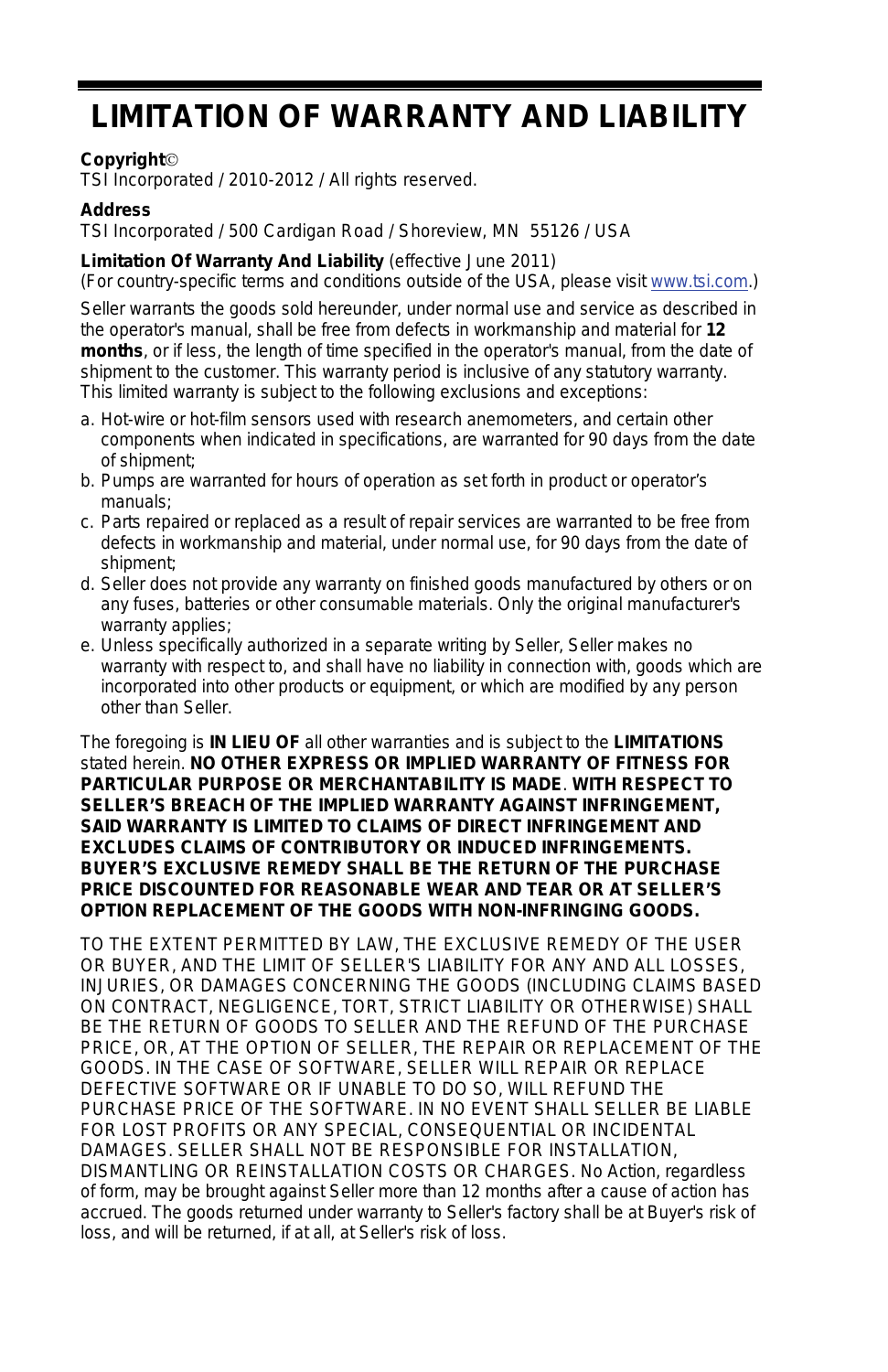Buyer and all users are deemed to have accepted this LIMITATION OF WARRANTY AND LIABILITY, which contains the complete and exclusive limited warranty of Seller. This LIMITATION OF WARRANTY AND LIABILITY may not be amended, modified or its terms waived, except by writing signed by an Officer of Seller.

#### **Service Policy**

Knowing that inoperative or defective instruments are as detrimental to TSI as they are to our customers, our service policy is designed to give prompt attention to any problems. If any malfunction is discovered, please contact your nearest sales office or representative, or call Customer Service department at (800) 874-2811 (USA) or (1) 651-490-2811 (International).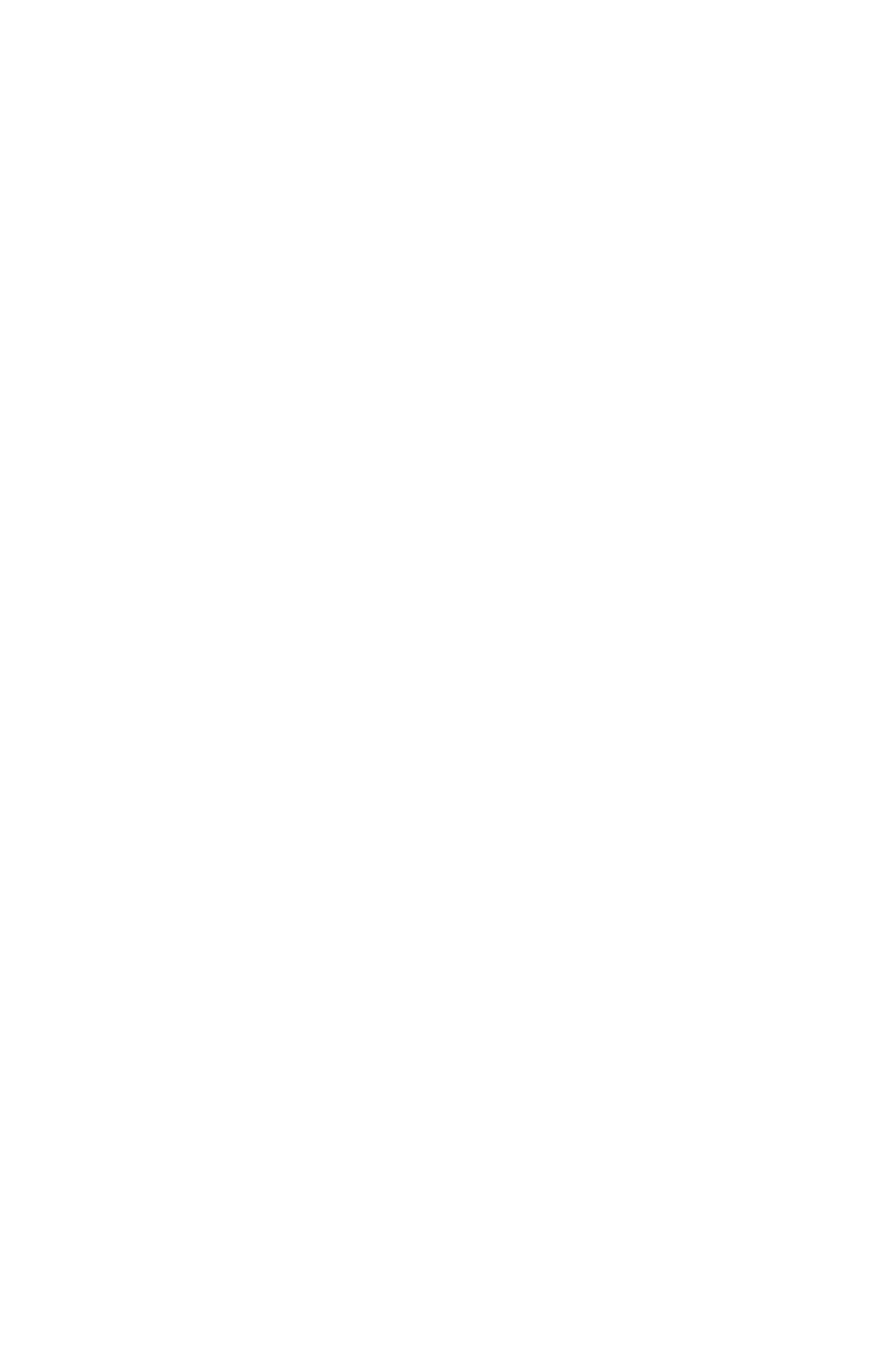### **TABLE OF CONTENTS**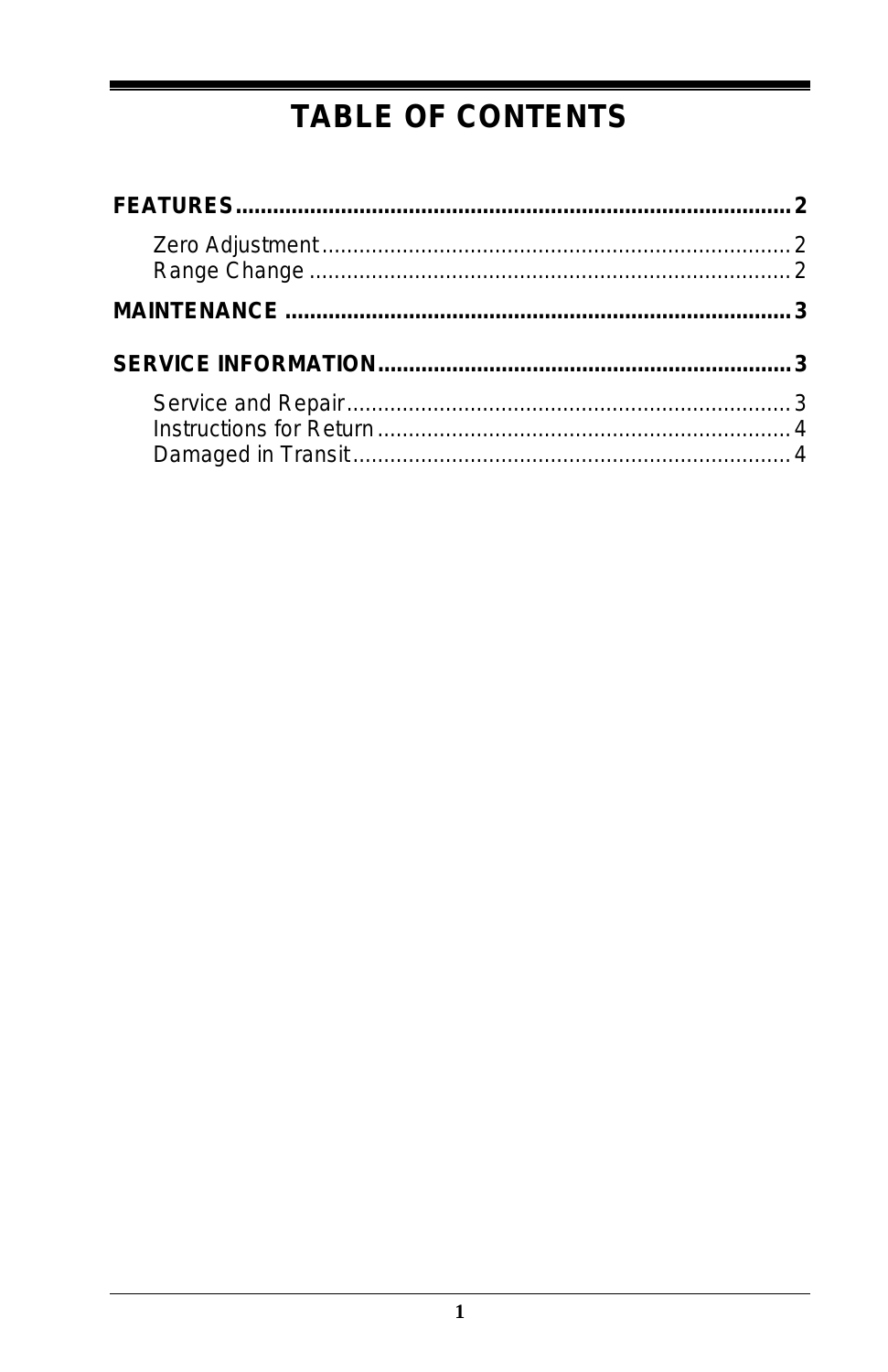# **FEATURES**

The Alnor® Velometer Jr.® Anemometer is a direct reading air velocity measuring instrument.

This precision instrument is ruggedly built and will serve for many years if given reasonable care.

You can use this instrument to measure air velocities from grilles and registers and to locate drafts. Balancing of a domestic heating installation is made simple when using the Alnor® Velometer Jr.® Anemometer.

Hold the instrument so the air blows directly into the calibrated orifice and read the velocity as indicated by the pointer.

### **Zero Adjustment**

Hold the palm of your hands over the two openings in the sides of the Velometer Jr.® Anemometer and note whether the pointer indicates Zero. If not, turn the Zero Adjuster screw on the front of the case slightly until the pointer does read zero. (See fig. 1.)



**Figure 1**

### **Range Change**

Change range by turning orifice fitting on double range instruments. (Small orifice for high range—large orifice for low range.) (See fig.1.)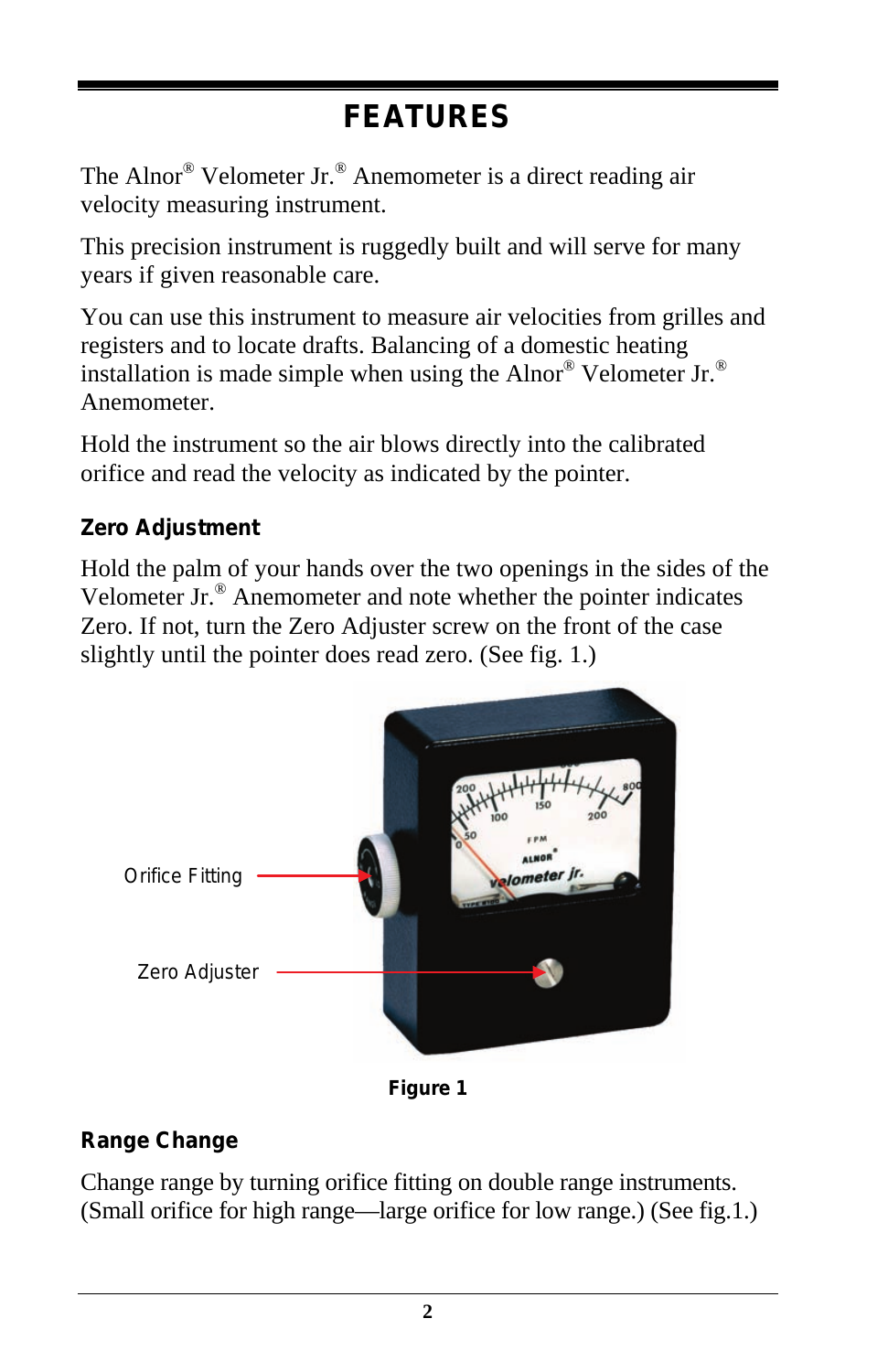### **MAINTENANCE**

Handle the Velometer Jr.® Anemometer as you would a watch. It is composed of precision parts and is carefully balanced and calibrated.

If due to accident, the Velometer Jr. ® Anemometer requires repair, return to manufacturer for factory quality service. Other instrument laboratories may not have proper calibrating equipment.

A partially plugged orifice will result in a low reading and, therefore, we suggest occasional cleaning of the orifice. A toothpick is a good tool for this purpose. Do **not** use any wire or other hard tool for this purpose.

### **SERVICE INFORMATION**

### **Service and Repair**

Please return your Product Registration Card immediately. This allows us send you service reminders, special offers, and important information about your product.

Before sending your instrument for calibration or repair, you should call Customer Service. The Service Department will provide you with the cost of service or calibration, Return Material Authorization (RMA) number, and shipping instructions.

Please have the following information available when you call:

Owner's Name, address, and phone number Billing address, if different and applicable Instrument Name or Model Serial Number Date of Purchase Where Purchased

TSI recommends that you keep a 'calibration log' and keep all records of service on your instrument.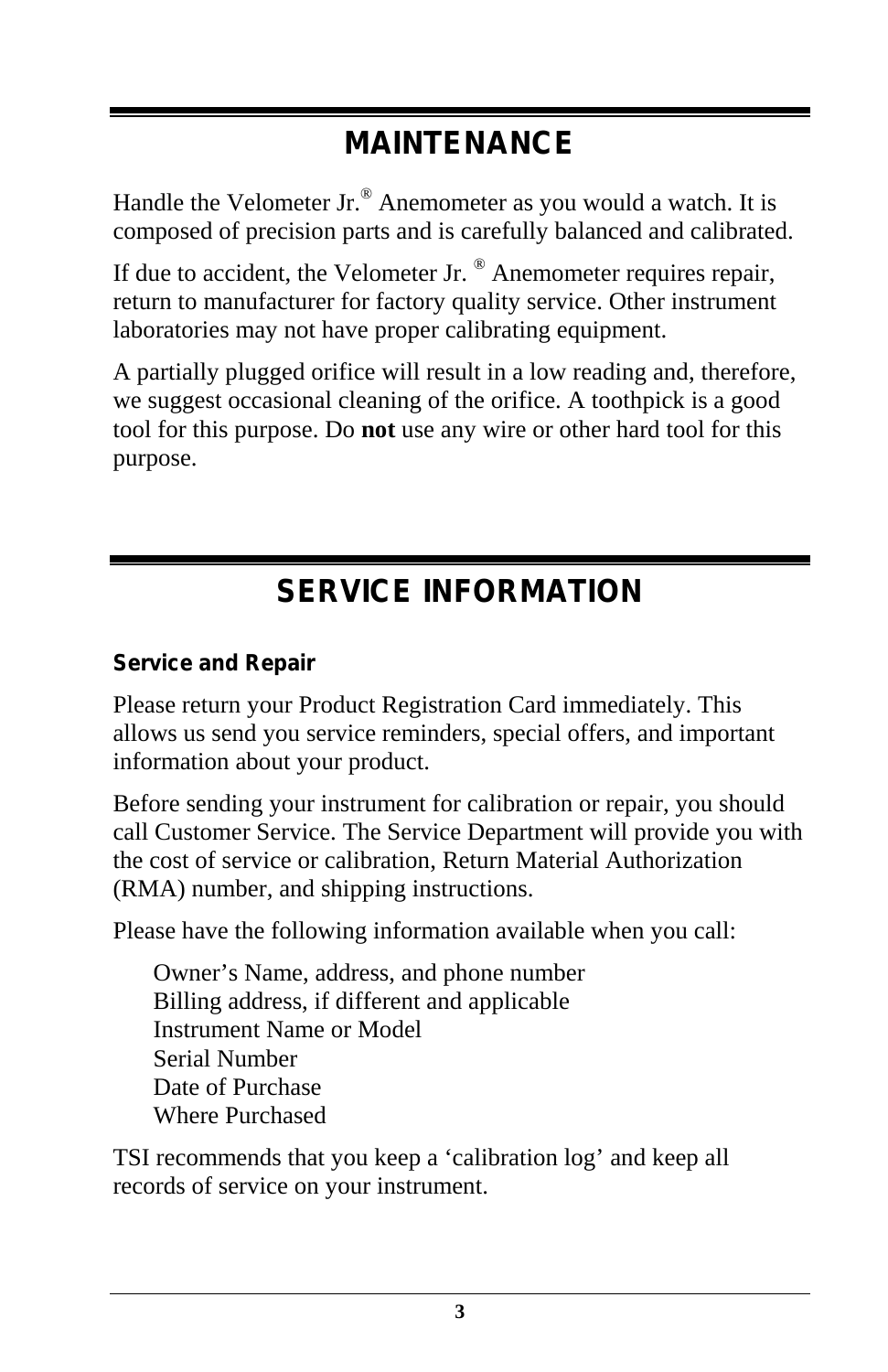#### **Instructions for Return**

Send the instrument prepaid. Securely package your instrument in a strong container surrounded by at least two inches (5 cm) of suitable shock-absorbing material. Include the Purchase Order showing instrument model number, cost of service and/or calibration, and the RMA number. Mark the outside of the shipping container with the RMA number. This will expedite processing of your instrument when we receive it.

Please note that instruments received improperly marked or without an accompanying Purchase Order may be returned at your expense. See back cover for factory addresses.

#### **Damaged in Transit**

All orders are carefully packed for shipment. On receipt, if the shipping container appears to have been damaged during shipment, the instrument should be thoroughly inspected. The delivering carrier's papers should be signed noting the apparent damage. DO NOT DISCARD THE BOX.

If the instrument itself has been damaged, a claim should be promptly filed against the carrier by the customer. The selling agent will assist the customer by supplying all pertinent shipping information; however, the claim must be filed by the insured. If the instrument is damaged beyond use, a new order should be placed with TSI while awaiting reimbursement from the carrier for the damaged instrument.

Call TSI directly for assistance if necessary.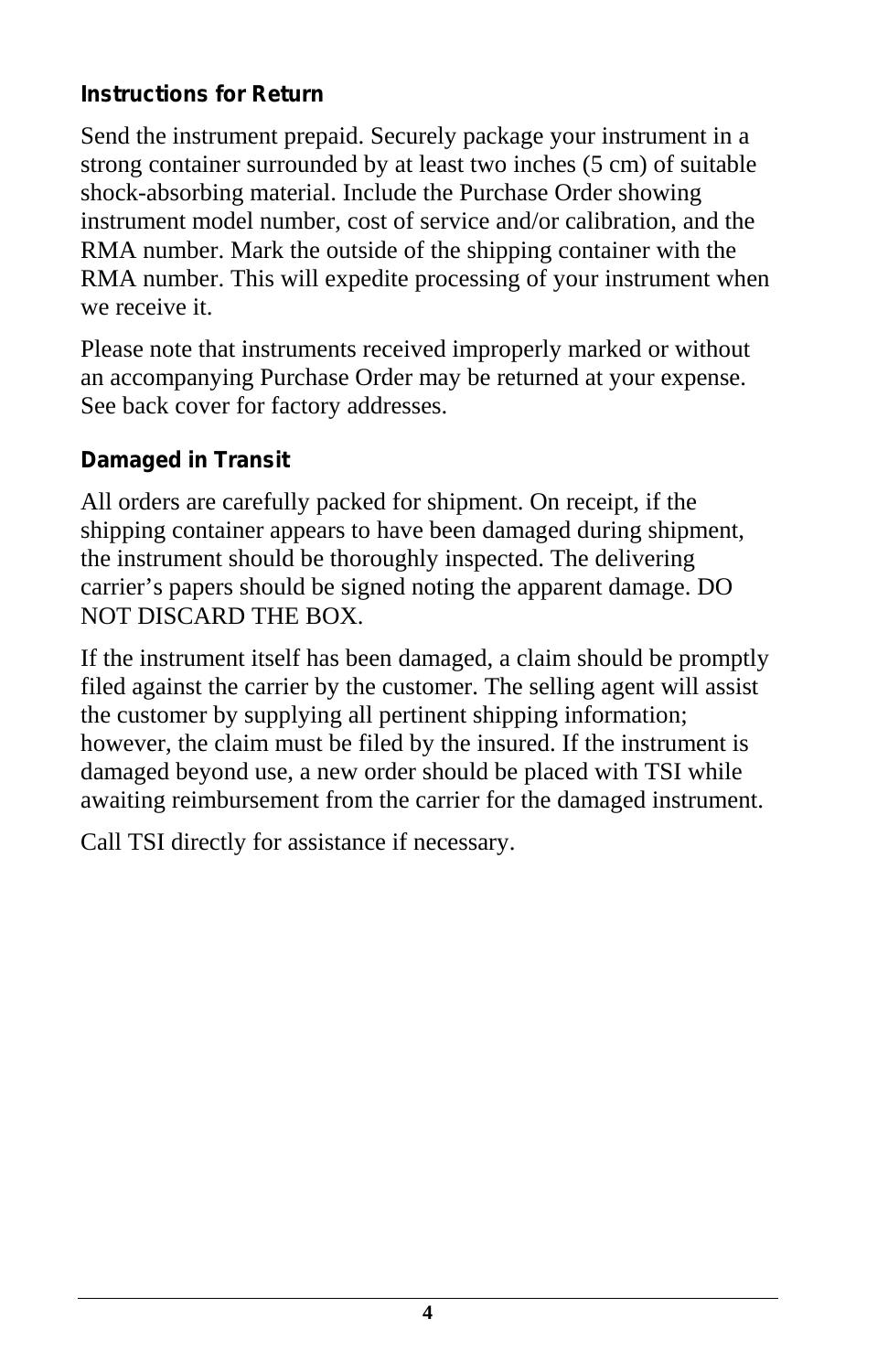### **CONTENIDO**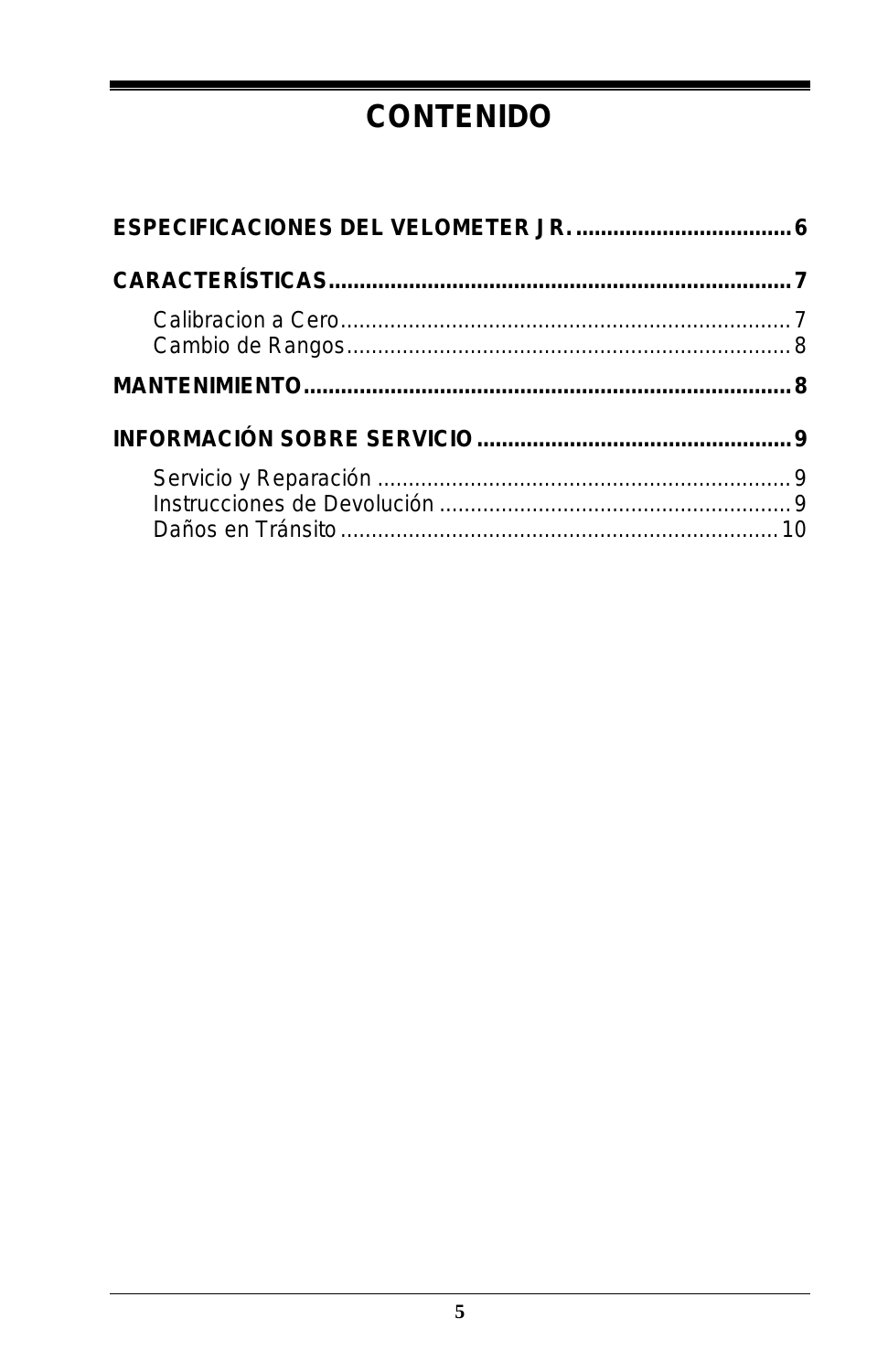### **ESPECIFICACIONES DEL VELOMETER JR.**

Tiempo de Lectura 4–8 Segundos

Lista de Modelos

#### **Número de Parte Rango**

Precision  $\pm 5\%$  de la Escala Completa

Dimensiones  $3^{3/4}$ " x  $3^{1/8}$ " x  $1^{1/8}$ "

8100A-8 0–200 y 0–800 fpm 8100A-16 0–400 y 0–1600 fpm 8100B-25 0–500 y 0–2500 fpm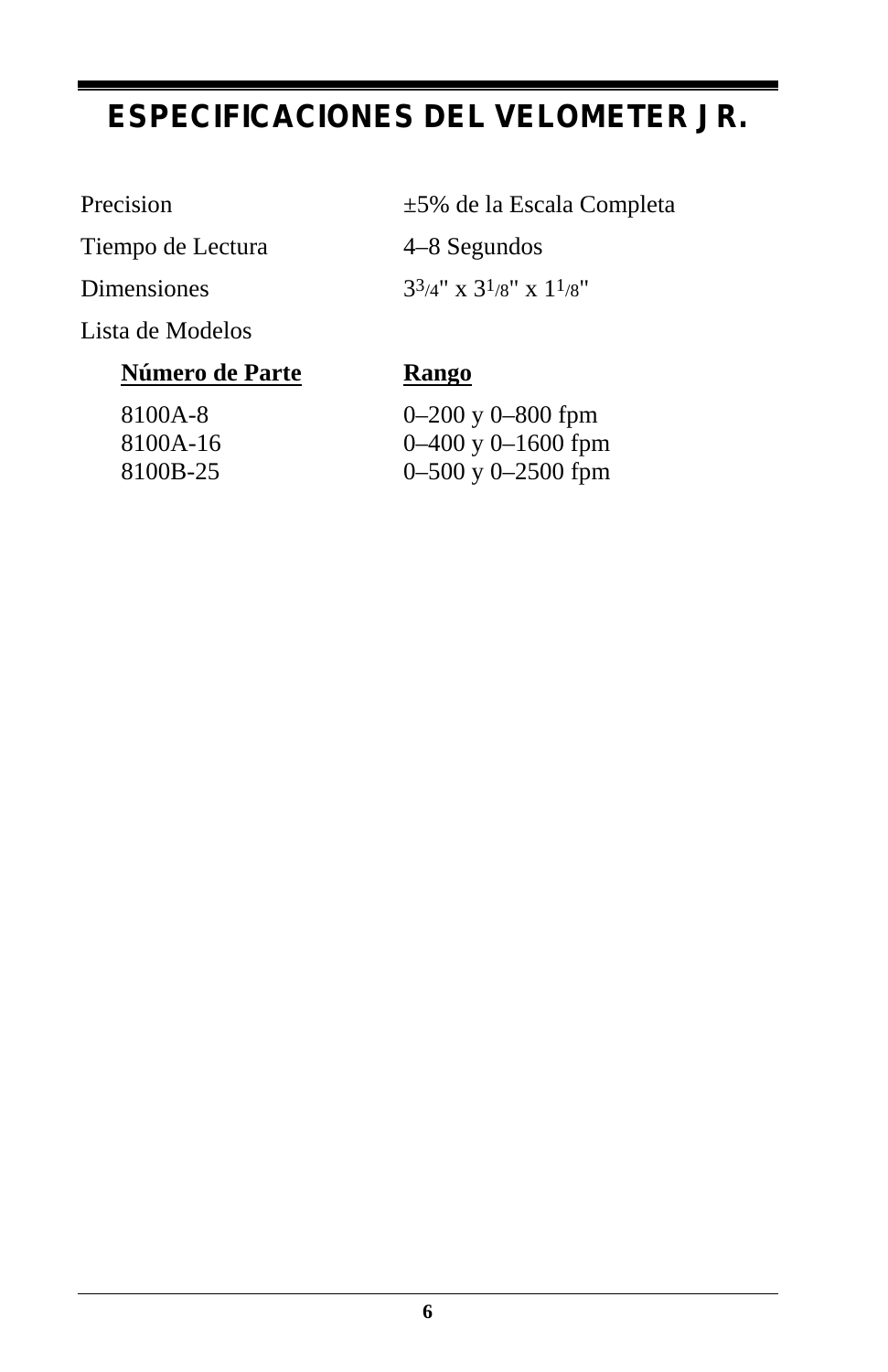# **CARACTERÍSTICAS**

El Velometer Jr. de Alnor es un instrumento que toma medidas directas de la velocidad del aire.

Este instrumento de precisión le será de utilidad por muchos años si se le proporciona con los cuidados necesarios.

Puede emplear el instrumento para tomar medidas de las velocidades del aire de registros y parrillas, asi como también para localizar fugas de aire. El uso del Velometer Jr. de Alnor hace que el balanceo de las instalaciones de calefacción domésticas sean simples.

Sujete el intrumento de tal manera que el aire pase directamente por el orificio calibrado y lea la velocidad tal y como señala el indicador.

#### **Calibracion a Cero**

Sujete el Velometer por las dos aberturas que se localizan a los lados del instrumento, cubriéndolas con la palma de su mano, fíjese cuando el indicador señale cero. Si no señala cero, rote ligeramente el tornillo ajustador que se encuentra en la parte frontal del instrumento hasta que el indicador señale cero.



**Figura 1**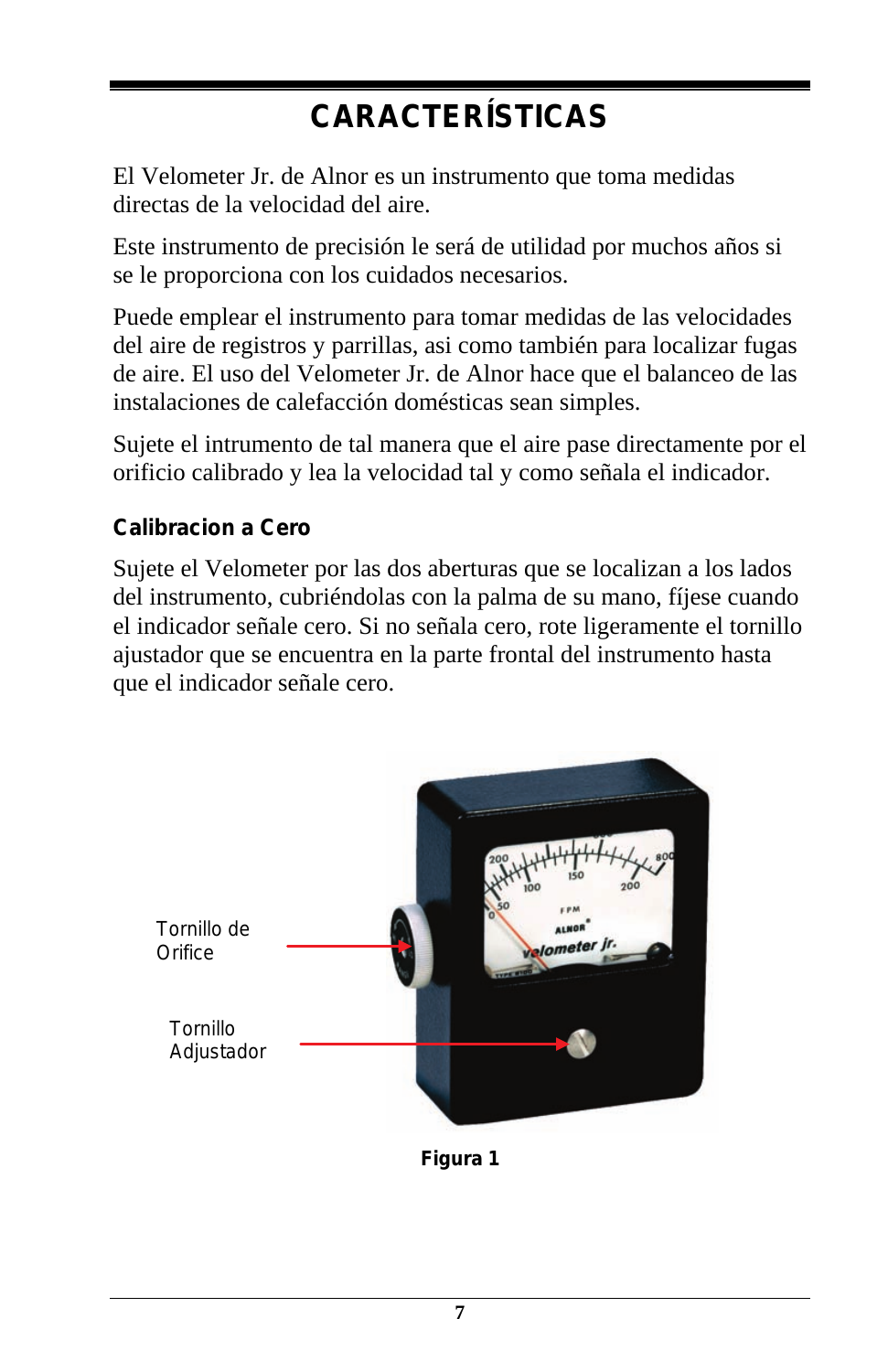### **Cambio de Rangos**

Cambie los rangos cambiando la posición de los orificios en los instrumentos de doble rango. (El orificio pequeño es para rangos altos y el orificio grande es para rangos bajos.)

### **MANTENIMIENTO**

Maneje este instrumento como lo haría con un reloj de mano. Está construido de partes de precisión y ha sido cuidadosamente calibrado y balanceado.

Si debido a un accidente, requiere de reparación, envíelo al fabricante para que obtenga un servicio de calidad. Cualquier otro laboratorio de instrumentación puede no tener el equipo adecuado de calibración.

Si tiene un orificio parcialmente tapado, obtendrá lecturas bajas y por lo tanto, sugerimos que limpie el orificio de vez en cuando. Un palillo de dientes puede ser una herramienta adecuada para lograr dicho propósito. No utilize ningún tipo de alambre o herramientas pesadas con el mismo propósito.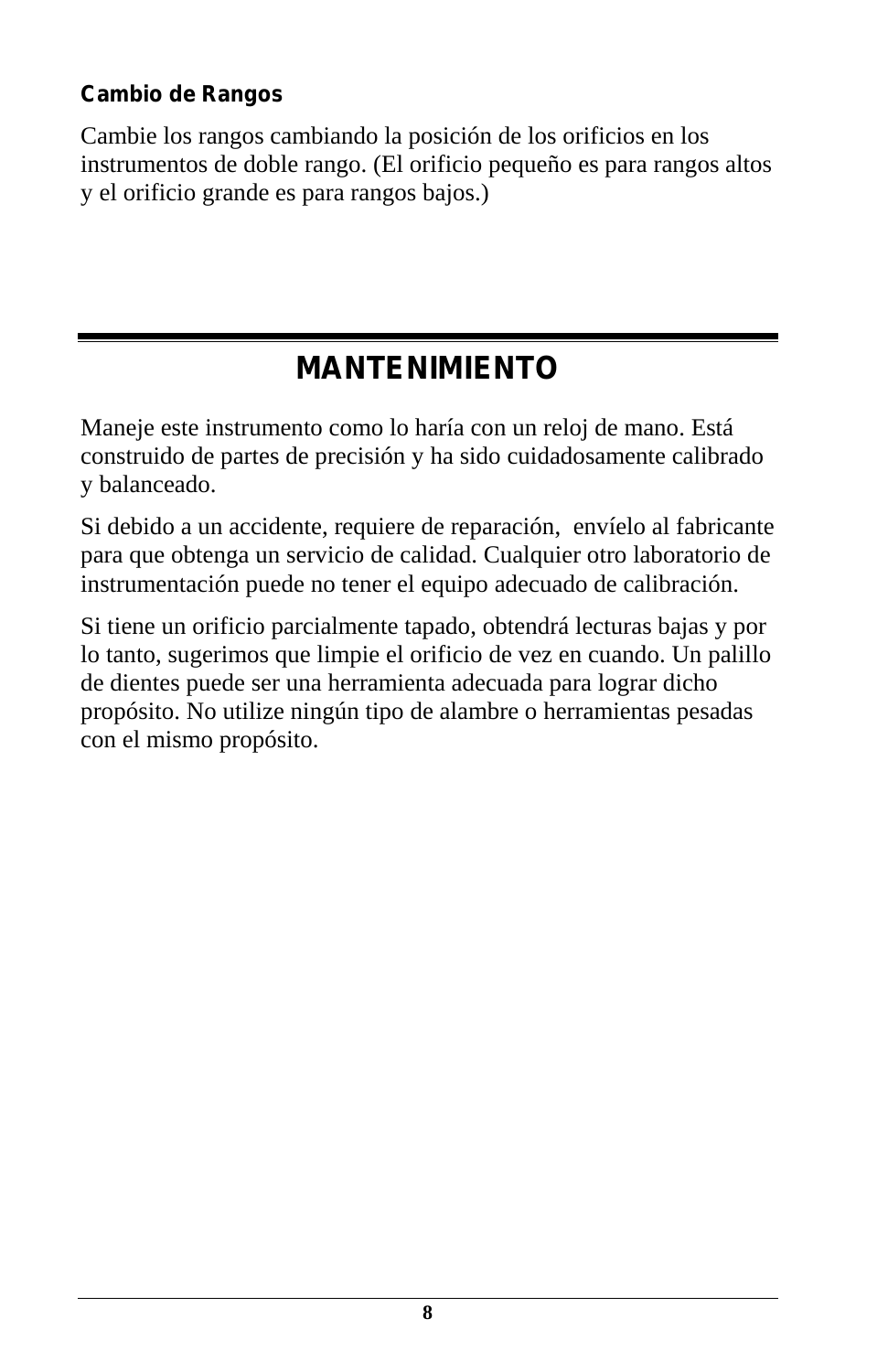## **INFORMACIÓN SOBRE SERVICIO**

### **Servicio y Reparación**

Sírvase devolver su Tarjeta de registro del producto inmediatamente. Esto nos permitirá enviarle recordatorios de servicio, ofertas especiales e información importante sobre su producto.

Antes de enviar el producto para su calibración o reparación, deberá llamar al Servicio de atención al cliente de TSI. El Departamento de servicio le proporcionará el valor del costo del servicio o de la calibración, el número de Autorización de devolución de material (RMA, por sus siglas en inglés) y las instrucciones de envío.

Sírvase tener la información siguiente disponible al realizar la llamada:

Nombre del propietario, dirección y número de teléfono Dirección de envío de la factura, si fuera diferente y aplicable Nombre del instrumento o modelo Número de serie Fecha de compra Lugar de compra

TSI le recomienda que mantenga un 'registro de calibración' y que guarde todos los documentos de servicio del instrumento.

#### **Instrucciones de Devolución**

Envíe el instrumento con el franqueo pre-pagado. Embale el instrumento con seguridad en un contenedor resistente envuelto en, al menos, 2 pulgadas (5 cm) de material de protección contra golpes apropiado. Incluya la Orden de compra con el número de modelo del instrumento, el costo del servicio y/o calibración, y el número de Autorización de devolución de material (RMA). Marque el exterior del contenedor de envío con el número de RMA. Esto acelerará el procesamiento de su instrumento cuando lo recibamos.

Tenga en cuenta que los instrumentos que se reciban marcados de manera inapropiada o sin la correspondiente Orden de compra podrían ser devueltos con los gastos a su cargo. Vea la cubierta trasera de este manual para obtener las direcciones de fábrica.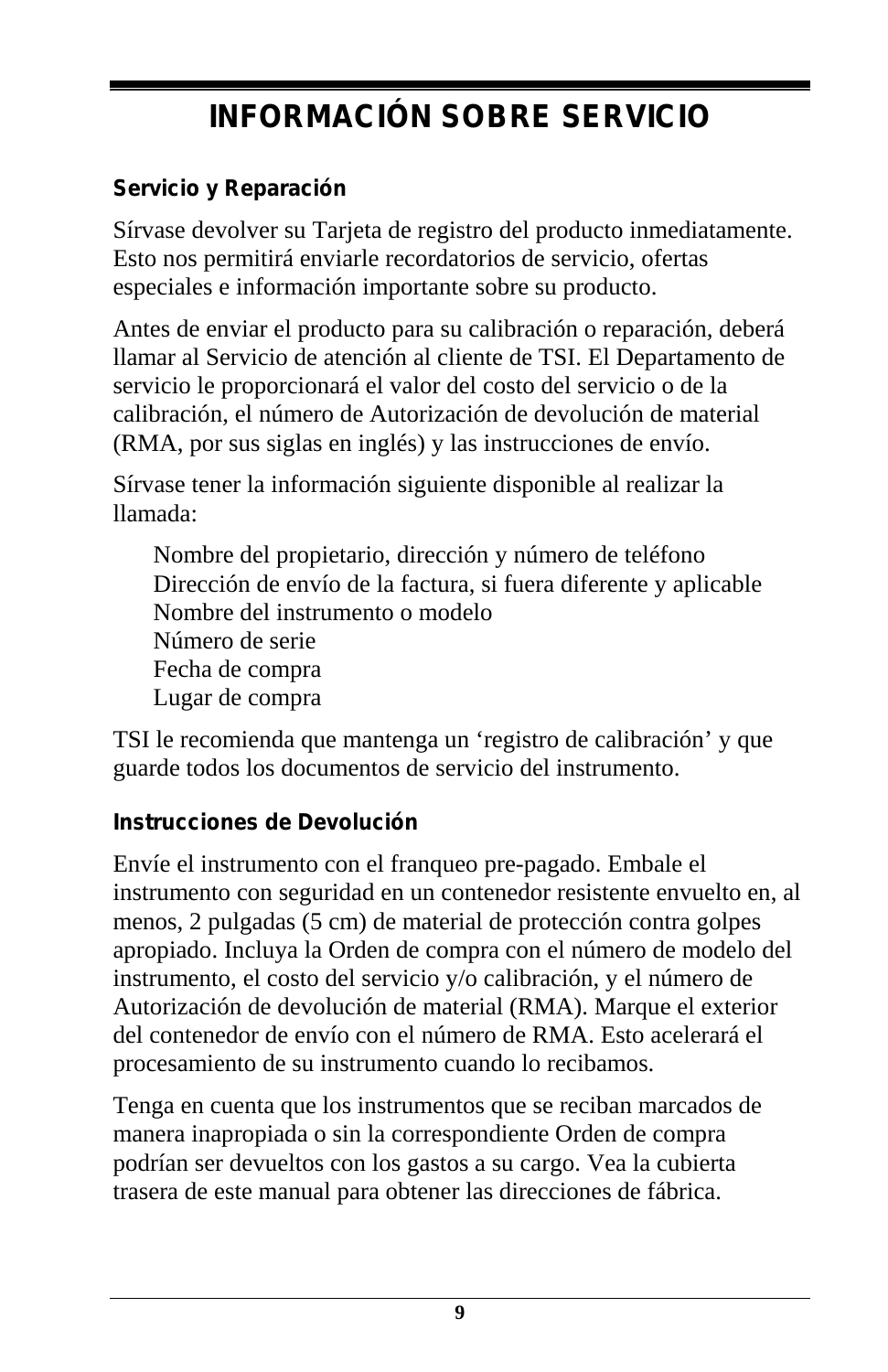### **Daños en Tránsito**

Todos los pedidos son embalados cuidadosamente para su envío. Una vez recibido, si el contenedor de envío aparenta haber sido dañado durante su envío, el instrumento deberá ser inspeccionado meticulosamente. Los documentos de la compañía transportista deberán firmarse haciendo constar el daño aparente. NO SE DESHAGA DE LA CAJA.

Si el instrumento ha sufrido daños, el cliente deberá presentar una queja inmediatamente contra la compañía transportista. El agente vendedor asistirá al cliente proporcionando toda la información de envío pertinente; sin embargo, la reclamación deberá ser presentada por la parte asegurada. Si el instrumento está dañado sin remedio, se deberá hacer un nuevo pedido a TSI mientras se espera el reembolso por parte de la compañía transportista por el instrumento dañado.

Llame a TSI directamente si necesita asistencia.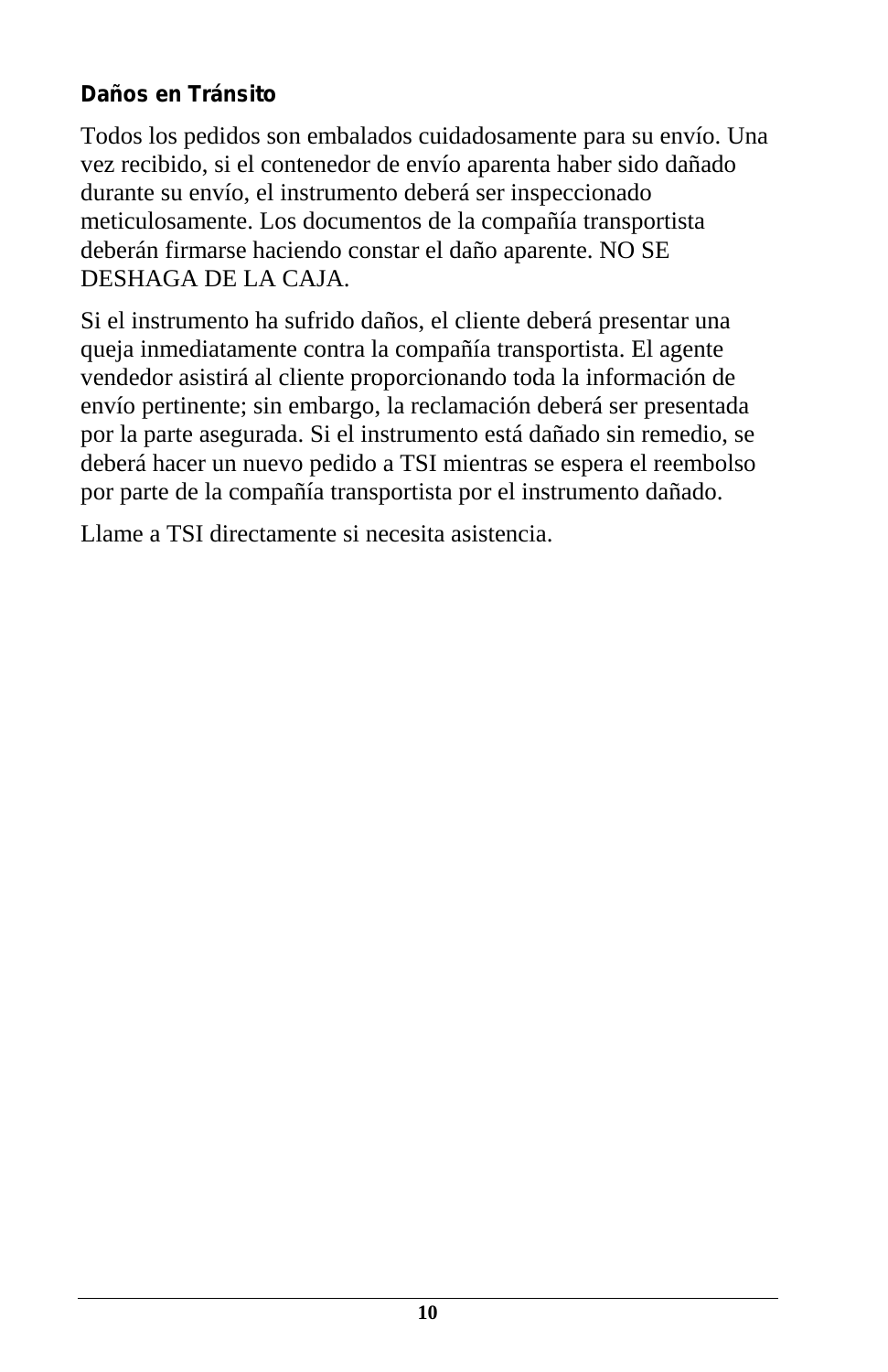# **TABLE DES MATIÈRES**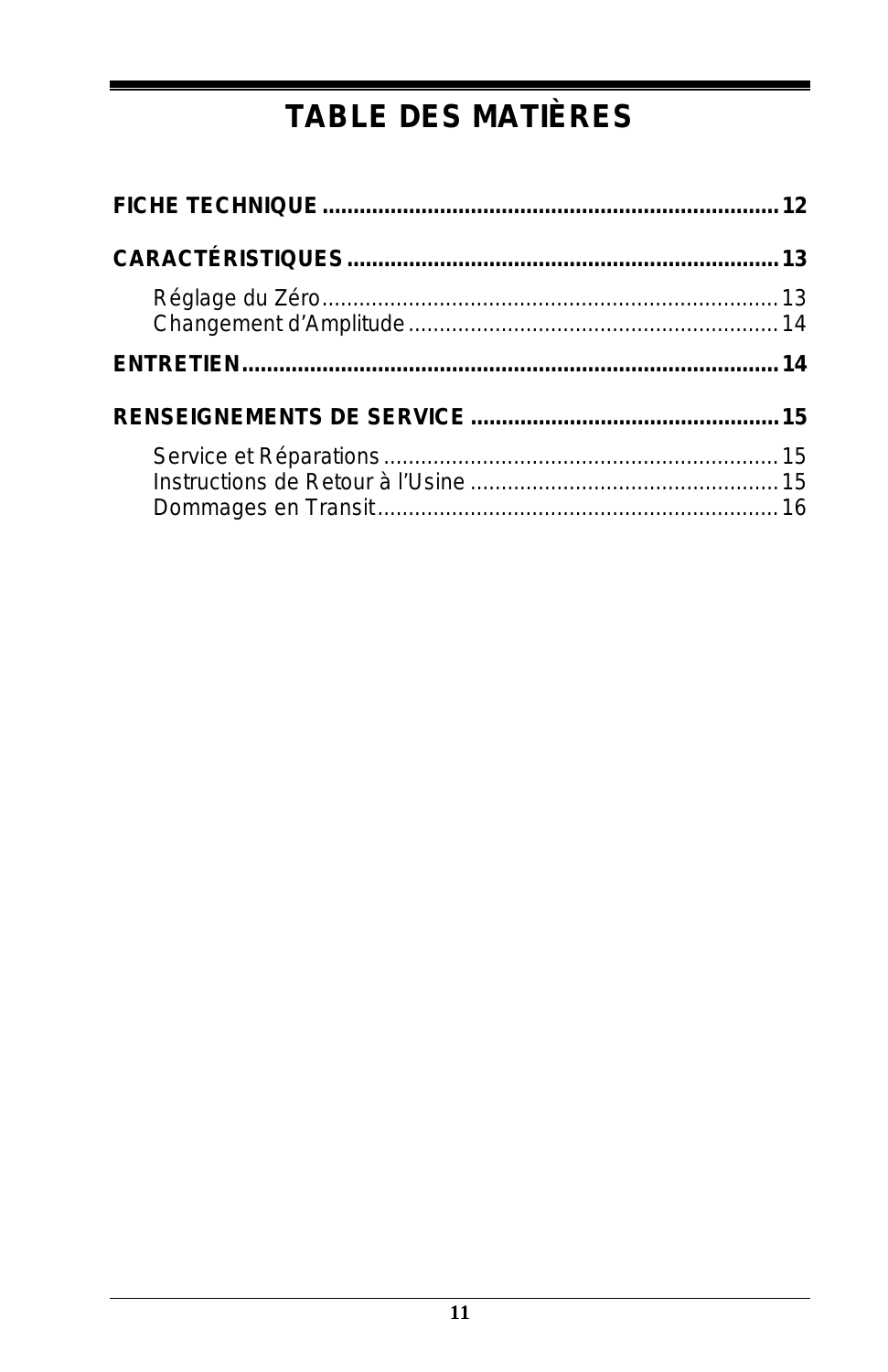### **FICHE TECHNIQUE**

Temps De Lecture 4 à 8 Secondes

**Liste des Modeles**

Precision  $\pm 5\%$  de la valeur inscrite

Dimensions 9.525 CM x 7.93 CM x 2.858 CM

### **No de Serie Capacite de Mesure**

8100A-8 0–200 et 0–800 fpm 8100A-16 0–400 et 0–1600 fpm 8100B-25 0–500 et 0–2500 fpm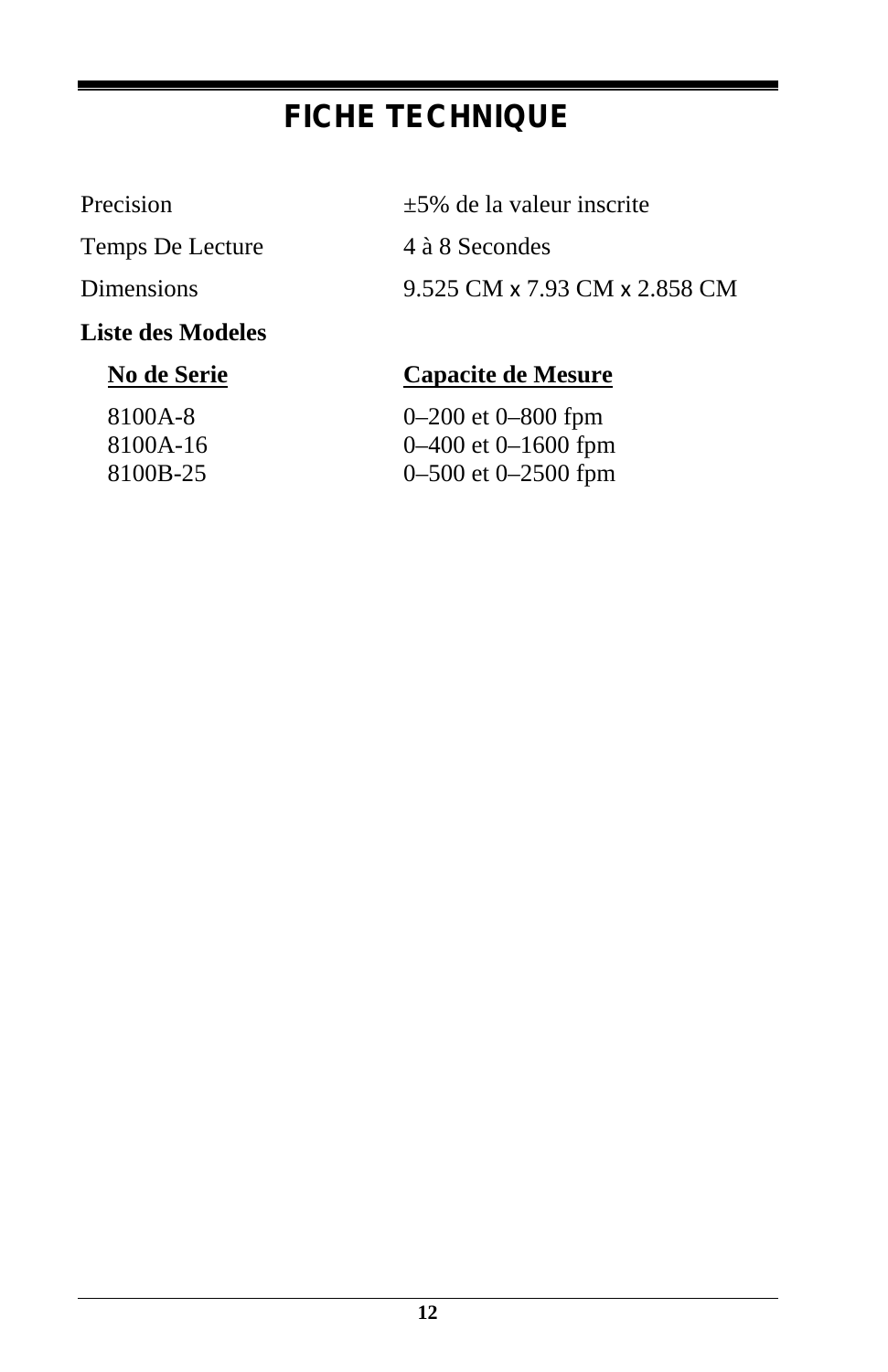# **CARACTÉRISTIQUES**

Le Velometer Jr. d'Alnor est un appareil de mesure de la vitesse de l'air à lecture directe.

Cet instrument de précision et sa fabrication de qualité vous donneront entière satisfaction pendant de nombreuses années s'il est utilise avec soin.

Vous pouvez utiliser cet appareil pour mesurer la vitesse d'écoulement de l'air â la sortie d'une bouche de ventilation ou pour localiser des courants d'airs. L'équilibrage d'une installation de chauffage devient simple en utilisant le "Velometer Jr." d'Alnor.

Positionnez l'instrument de facon à ce que l'air passe directement par l'orifice de mesure et lisez la vitesse indiquée par l'index.

### **Réglage du Zéro**

Obstruez les deux orifices de chaque côté du "Velometer Jr." avec la paume de la main et vérifiez si l'index indique bien zéro. Si tel n'est pas le cas, tournez doucement la vis de mise à zéro située sur le devant de l'appareil jusqu'à ce que l'index soit sur zéro.



**Figure 1**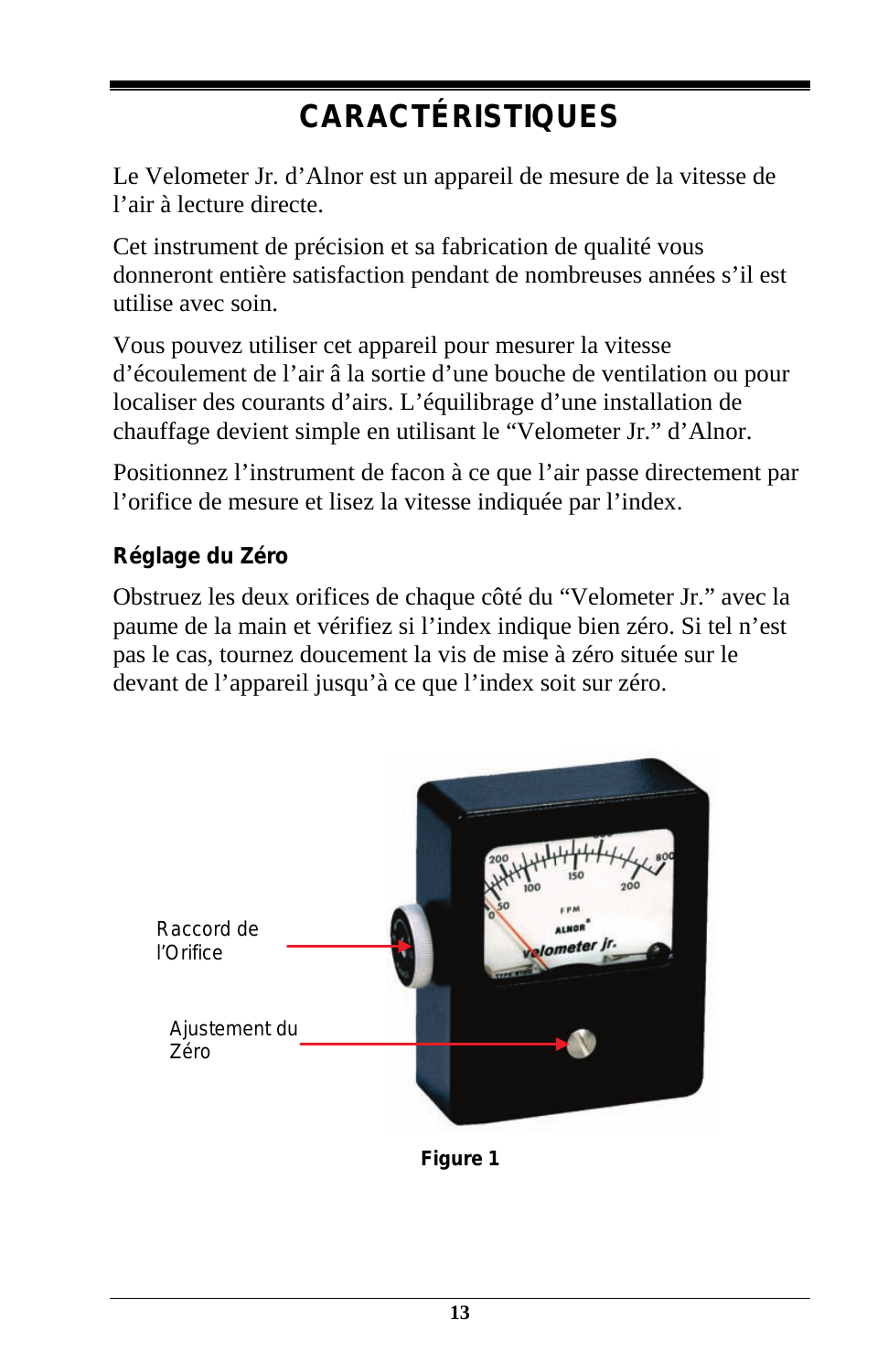### **Changement d'Amplitude**

Sur les appareils à double capacité de mesure, vous pouvez changer de calibrage en tournant la mollette de réglage de dimension de l'orifice. (Petit orifice pour une grande amplitude—Grand orifice pour une petite amplitude).

### **ENTRETIEN**

Manipulez cet appareil comme si vous manipuleriez une montre. Il est compose de pièces de précision et a été equilibré et calibré avec les plus grands soins.

Si par accident, des réparations étaient nécessaires, renvoyez l'appareil au service apres vente d'usine du fabricant. D'autres laboratories de réparation n'auraient pas forcement les appareils de calibrage nécessaires.

Un orifice partiellement obstrué donnera des valeurs de mesure minorées, c'est pourquoi nous recommendons un nettoyage régulier de l'orifice. Pour cela, vous pouvez utiliser un cure-dent. Ne jamais utiliser de fil de fer ou n'importe quel autre outil trop dur pour le nettoyage de l'orifice.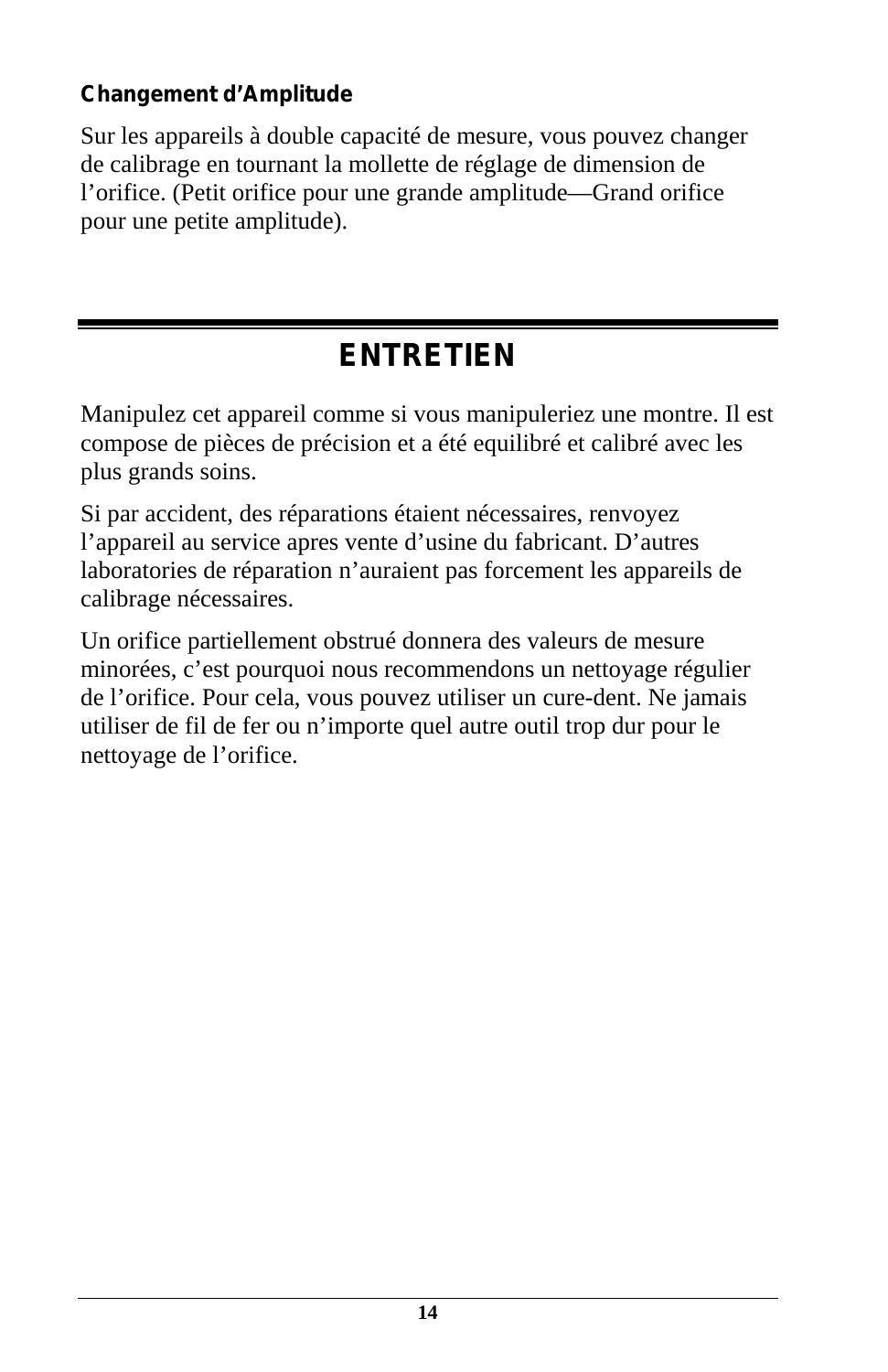### **RENSEIGNEMENTS DE SERVICE**

#### **Service et Réparations**

Prière de retourner sans délai votre carte d'enregistrement de produit, ce qui permettra à TSI de vous faire parvenir des rappels de service, des offres spéciales et des renseignements importants concernant votre produit.

Avant d'expédier votre instrument pour étalonnage ou pour réparation, il est préférable de téléphoner au Service à la clientèle d'TSI, qui vous communiquera le coût de la réparation ou de l'étalonnage, le numéro d'autorisation de retour de matériel (RMA) et les instructions de retour à l'usine.

Prière d'avoir les renseignements suivants sous la main lors de votre appel :

Nom, adresse et numéro de téléphone du propriétaire Adresse de facturation, si différente et applicable Nom ou modèle de l'instrument Numéro de série Date d'achat Place d'achat

TSI vous recommande de tenir un « registre d'étalonnage » et de conserver tous les dossiers de service concernant votre instrument.

#### **Instructions de Retour à l'Usine**

Expédier l'instrument port payé. Emballer soigneusement l'instrument dans un contenant robuste, enveloppé d'au moins 5 cm (2 po) de matériel amortisseur approprié. Inclure le bon de commande indiquant le numéro de modèle de l'instrument, le coût du service et (ou) de l'étalonnage et le numéro d'autorisation de retour de matériel (RMA). Indiquer le numéro RMA au crayon feutre sur l'extérieur du contenant d'expédition, ce qui accélérera le traitement dès réception de votre instrument.

Prière de noter que les instruments reçus sans les indications appropriées ou sans bon de commande pourraient être retournés à vos frais. Voir l'adresse de l'usine sur la couverture arrière de ce manuel.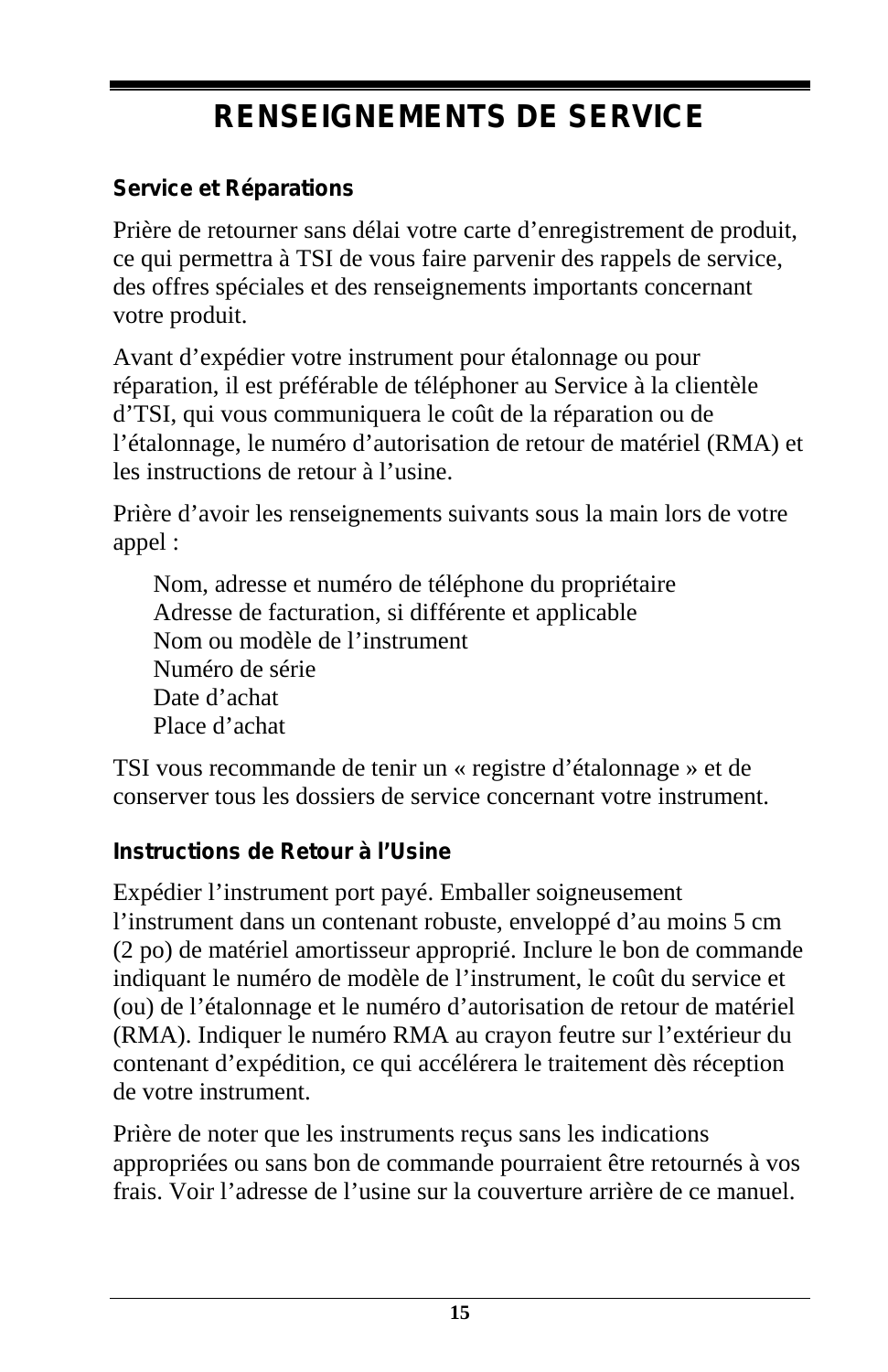#### **Dommages en Transit**

Toutes les commandes sont soigneusement emballées avant l'expédition. Dès réception, si le contenant d'expédition semble avoir été endommagé pendant le transport, l'instrument doit être examiné avec soin. Indiquer les dommages apparents sur les documents du transporteur livreur avant de les signer. NE PAS JETER LA BOÎTE.

Si l'instrument a été endommagé, le client doit immédiatement présenter une réclamation au transporteur. L'agent vendeur aidera le client en fournissant tous les détails d'expédition pertinents; la réclamation, cependant, doit être déposée par l'assuré. Si l'instrument est endommagé au point d'être inutilisable, le client devrait passer une nouvelle commande auprès d'TSI en attendant d'être remboursé par le transporteur pour l'instrument endommagé.

Appeler TSI directement pour obtenir de l'aide, au besoin.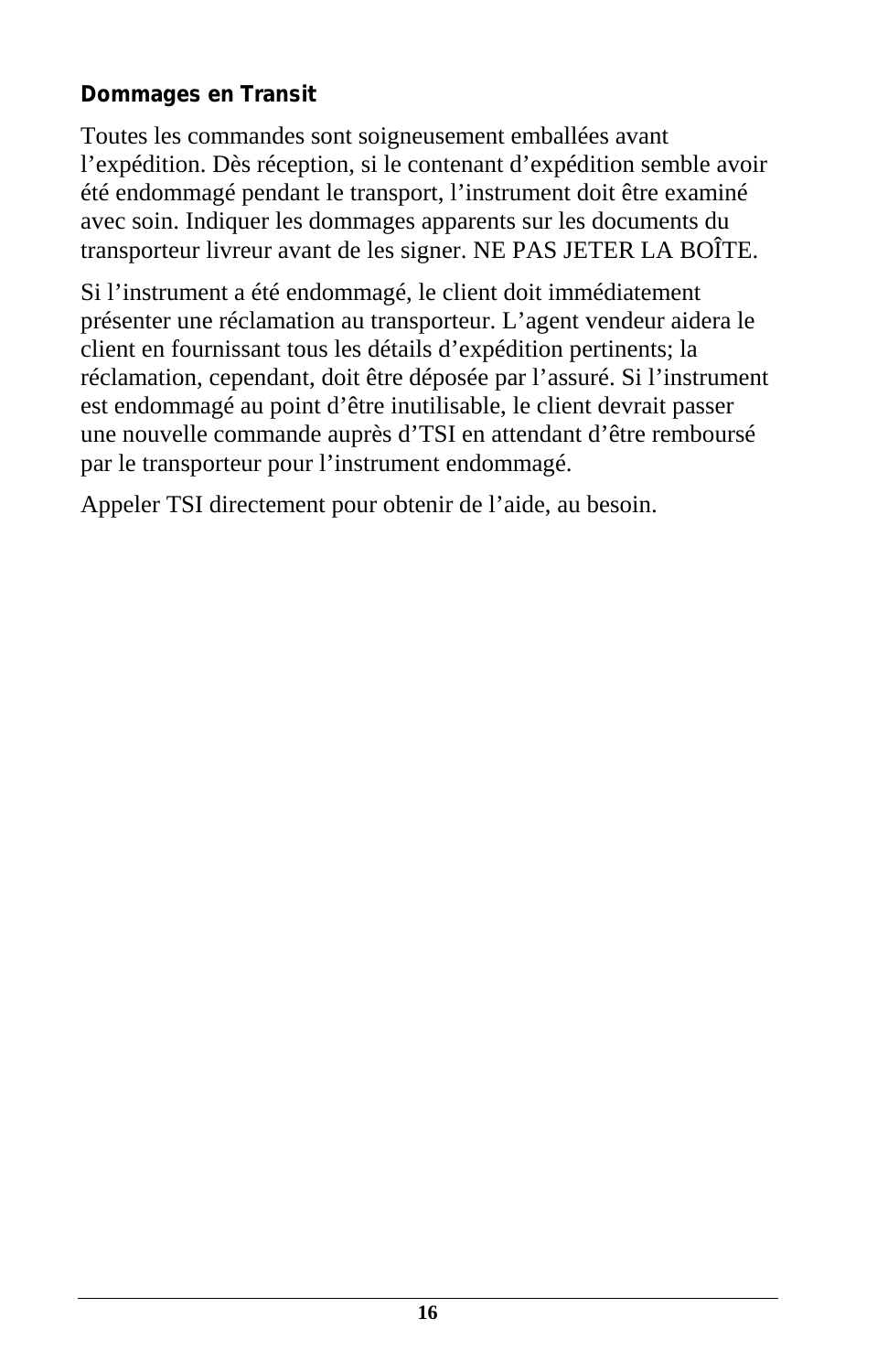### **VELOMETER JR.® SPECIFICATIONS**

#### Accuracy  $\pm 5\%$  of Full Scale

Read-out Time 4–8 seconds

Dimensions  $3^{3/4}$ " x  $3^{1/8}$ " x  $1^{1/8}$ "

List of Models

### **Part Number Range**

8100A-8 8100A-16 8100B-25

| $0-200$ and $0-800$ fpm |
|-------------------------|
| 0–400 and 0–1600 fpm    |
| 0–500 and 0–2500 fpm    |